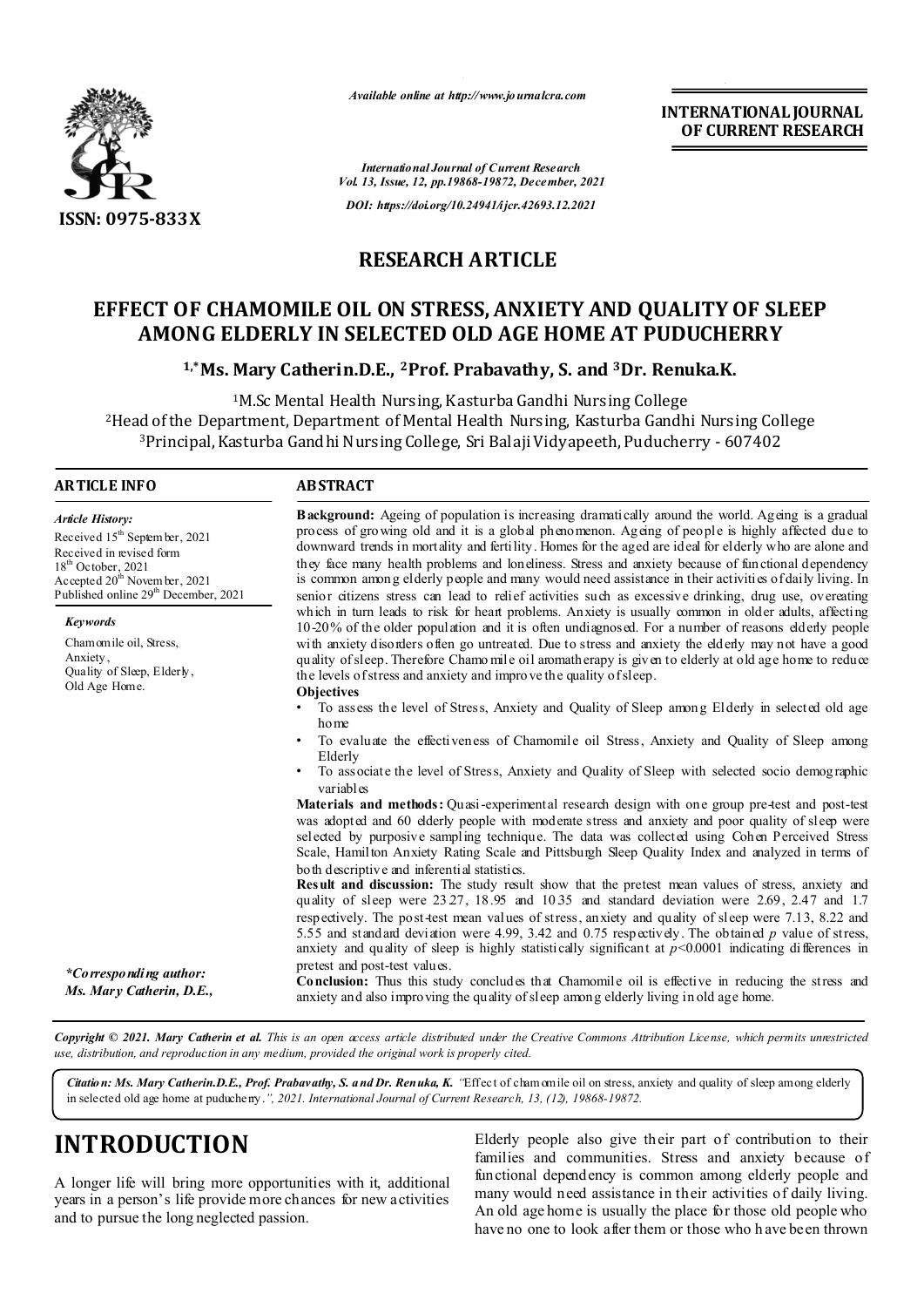out of their homes by their children; the place is like home where the elderly get all the facilities for a routine living like food, clothing and shelter. Daily requirements of shelter and food is the only solace is that they are getting and not the bonds of love from the family. In elderly people due to deteriorated function of suprachiasmatic nucleus there is a disruption in the circadian rhythm which directly influence the tired and alert feeling of elderly. Hormonal changes such as melatonin and cortisol play a major role in qu ality of sleep in elderly. Daytime nap, waking up in night, chronic illness, shifting sleep schedule serve as common reasons for poor quality of sleep in elderly.

### **NEED FOR THE STUDY**

In United States 6.2% of elderly population have anxiety and 9.2% have stress related disorders including poor quality of sleep. National Council on aging states that 3-14% of elderly meet the di agnostic criteria for stress and anxiety and 27% o f elderly who receive care from aging service care provider have the symptoms of anxiety and it significantly impacts their functioning.The Established population for Epidemiologic Studies of the Elderly states that 43% of the elderly has difficulty in sleep onset. National Sleep Foundation projects that 40 – 70 % of eld erly have chronic sleep probl em.Agewell Foundation in India claims that 70.2% of elderly are su ffering from sleepless nights, nightmares and insomnia due to poor quality of sleep. According to the study results 82.4% of older population are complaining of health anxiety due to rising COVID 19 cases. It also states that 50% of elderly have reached for psychological counselling services out of anxiety, stress, sense of loneliness, depression and poor sleep.A preexperimental study conducted in old age home at Puducherry projects that 51.7% of elderly had mild stress and 46.7% had moderate stress. The study also revealed that 55% of elderly had mild anxiety and 6.7% had moderate anxiety. Article published in Times of India states that 21% of elderly aged 60 and above suffer from sleep problem in Puducherry.

#### **STATEMENT OF THE PROBLEM**

Effect of Chamomile Oil on Stress, Anxiety and Quality of Sleep among Elderly in Selected Old Age Home at Puducherry.

#### **OBJECTIVES**

- To assess the level of Stress, Anxiety and Quality of Sleep among Elderly in selected old age home
- To evaluate the effectiveness of Chamomile oil Stress, Anxiety and Quality of Sleep among Elderly
- To associate the level of Stress, Anxiety and Quality of Sleep with selected socio demographic variables

#### **Hypothesis**

 $H_1$ - There will be a difference in the level of stress, anxiety and quality of sleep before and after the use of chamomile oil among elderly.

 $H<sub>2</sub>$ - Association exists between the level of stress, anxiety and quality of sleep among elderly with selected socio demographic variables

### **MATERIALS AND METHODS**

**Research approach:** Quantitative research

**Research design:** This study design is quasi experimental study with one group pretest and posttest design.

|--|

**Group 1 –** Quasi experimental- one group pre-& postassessment.

**O1–** pre-test assessment of stress, anxiety and quality o f sleep among elderly

 $X_1$  – administration of chamomile oil through inhalation

 $\mathbf{O}_2$  – post-test assessment of stress, anxiety and quality of sleep among elderly

#### **Independent variable**

Chamomile oil

#### **Dependent variables**

• Stress, Anxiety and Quality of Sleep

**Setting of the study: Setting is the physical location and** condition in which data collection takes place in a study**.** The study was conducted at Selected old age home - Hospice Convent Home for the Aged, Puducherry.

**Population:** Population for this study consists of eld erly aged 60 years and above.

Sample: Sample comprises of elderly people of age 60 and above residing at selected old age home - Hospice Convent Home for the Aged, at Puducherry fulfilling the inclusion criteria and are willing to participate in the study.

**Sampling technique:** Elderly were taken using Purposive sampling technique.

**Sample size:** The sample size for this study is 60. (Through universal sampling)

#### **CRITERIA FOR SAMPLE SELECTION**

#### **Inclusion criteria**

- Elderly of both sex who are 60 years and above.
- Elderly those who are willing to participate in the study.
- Elderly with moderate stress and anxiety.
- Elderly with poor sleep quality.

#### **Ex clusion criteria**

- Elderly those who have physical illness like respiratory distress and allergic problems.
- Elderly with known case of dementia, mental disorders, chronic pain.
- Elderly on antipsychotics and sedatives.
- Elderly those who are having severe stress and anxiety**.**

Method of data collection: The study was conducted from 12/04/2021 to 11/05/2021. T he permission was obtained from concerned higher authority. The purpose of interview was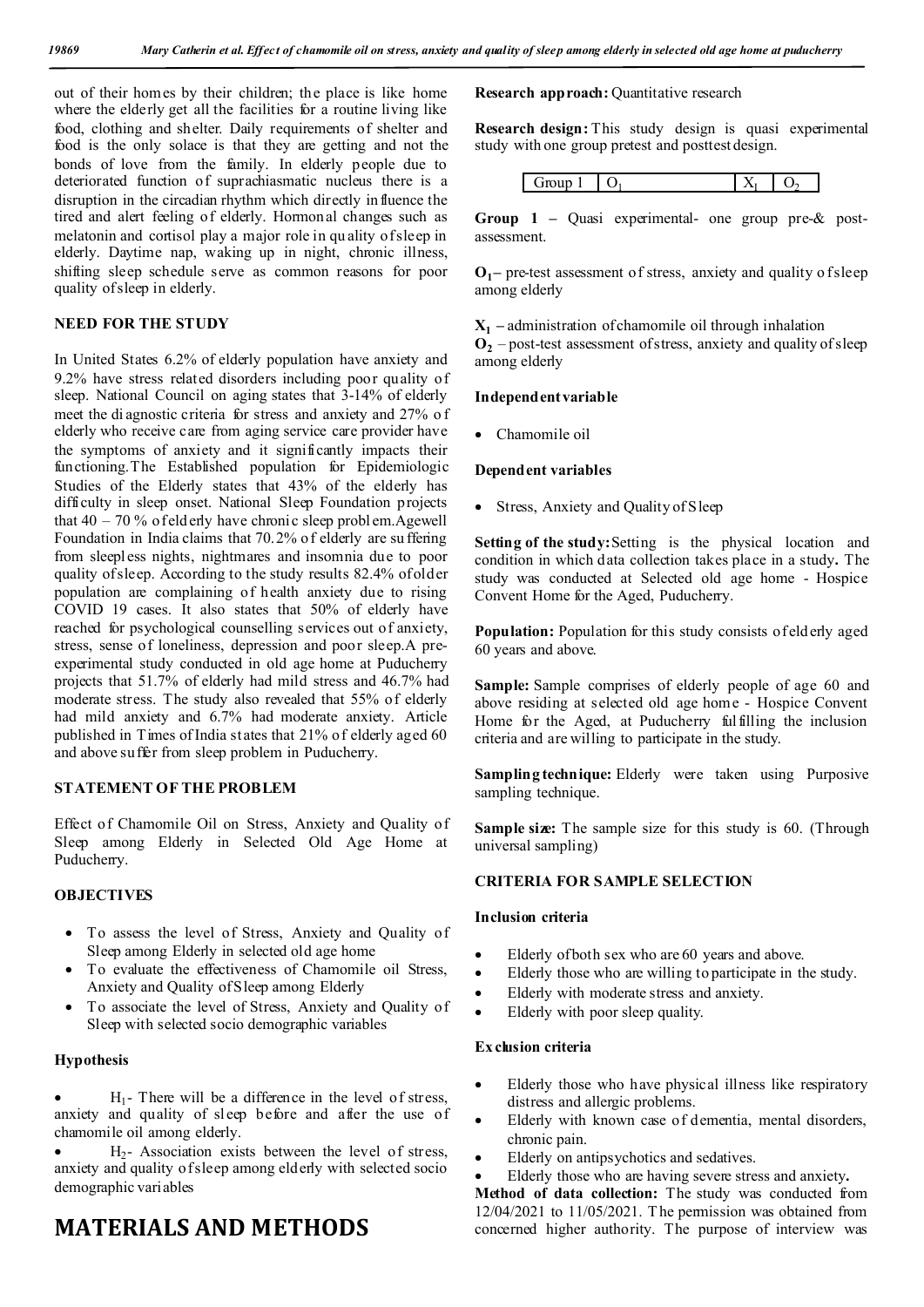explained to the elderly with the help of information sheet. During the interview, the investigator explained the ethical issues related to the study to the patients. After explaining the procedure to the elderly, the investigator obtained an informed consent from each elderly regarding their willingness to participate in the study. A separate place was selected for interview and subjects were made comfortable and relaxed. The data collection was carried out in three phases.

**Phase 1:** Through interview method pre test level of Stress, Anxiety and Quality of Sleep was assessed using Cohen Perceived Stress Scale, Hamilton Anxiety Rating Scale, Pittsburgh sleep quality index.Socio demographic variables were also collected.

**Phase 2:** Chamomile oil was given through inhalation (deep) breathing) to the elderly before bed time everyday for a duration of 10 minutes for 3 weeks.

Phase 3: Post test level of Stress, Anxiety and Quality of Sleep was assessed using Cohen Perceived Stress Scale, Hamilton Anxiety Rating Scale, Pittsburgh sleep quality index after 3 weeks of Chamomile oil inhalation through deep breathing.

#### **Data analysis**

Data obtained were analyzed in view of objectives of the study using descriptive and inferential statistics. The plan of data analysis were as follows, Frequency and percentage are used to assess the level of stress and anxiety and quality of sleep.

- Wilcoxon Signed Rank test to evaluate the effect of chamomile oil on stress, anxiety and quality of sleep among elderly.
- Mann-Whitney test to associate the level of stress and anxiety and quality of sleep with the selected d emographic variables.

### **RESULTS**

**Distribution of demographic variables of elderly with stress, anxiety and quality of sleep:** Amongst them 25(42%) of the elderly were of age 60-70 years, 22 (37%) of age 71-80 and 13 (22%) were of age 81-90 years, 35 (58%) were female and 25 (42%) were male, 31(52%) of the total were Christian, 26 (43%) were Hindu and 3 (5%) were Muslim, 24 (40%) of the elderlywere illiterate, 16 (27%) have acquired Primary School education, 12 (20%) have completed High School and 8 (13%) were

Graduates.48(80%) were married, 8 (13%) were unmarried and 4 (7%) had got divorced, 47(78%) are getting pension and for 13 (22%) the source of income is from their children, 48(80%) came voluntarily to the old age home, 9 (15%) were brought by their children and 3 (5%) were abandoned, 52 (87%) were following non vegetarian diet pattern and 8 (13%) are following vegetarian diet, 33 (55%) are staying for  $0-5$  years,  $24$  (40%) are staying for  $6-10$ years and 3 (5%) are staying for more than 10 years, 43 (72%) are not having any chronic physical illness and 17( 28%) elderlyare having chronic physical illness as shown in Table 1.



**Figure 1. percentage distribution of pre-test and post-test stress among elderly**







**Figure 3. Percentage distribution of pre-test and post-test quality of sleep among elderly**

**Frequency and percentage distribution of pre-test and post-test level of stress, anx iety and quality of sleep among elderly:** Table 2 represents the frequency and percentage distribution of stress, anxiety and quality of sleep among elderly. During pretest 58 (96.7%) of elderly had moderate stress score and 2 (3.3%) had mild stress score. In post-test 50 (83.3%) of elderly had mild stress score and 10 (16.7%) had moderate stress score.In pretest 55 (91.7%) of elderly had moderate anxiety score,  $\overline{4}$  (6.7 %) had mild score of anxiety and 1 (1.7%) had severe anxiety score. In post-test 56 (93.3%) of elderly had mild anxi ety score and 4 (6.7 %) had moderate anxiety score.In pretest 59 ( 98.3%) of elderly had poor quality of sleep and 1(1.3%) had good quality of sleep. In post-test 33  $(55.0\%)$  of elderly had good quality of sleep and 27 (45.0%) of elderly had poor quality of sleep.

**Effectiveness of chamomile oil on level of stress, anxiety**  and quality of sleep among elderly: During pretest mean values of stress, anxiety and quality of sleep calculated by Wilcoxon Signed rank test were 23.27, 18.95 and 10.35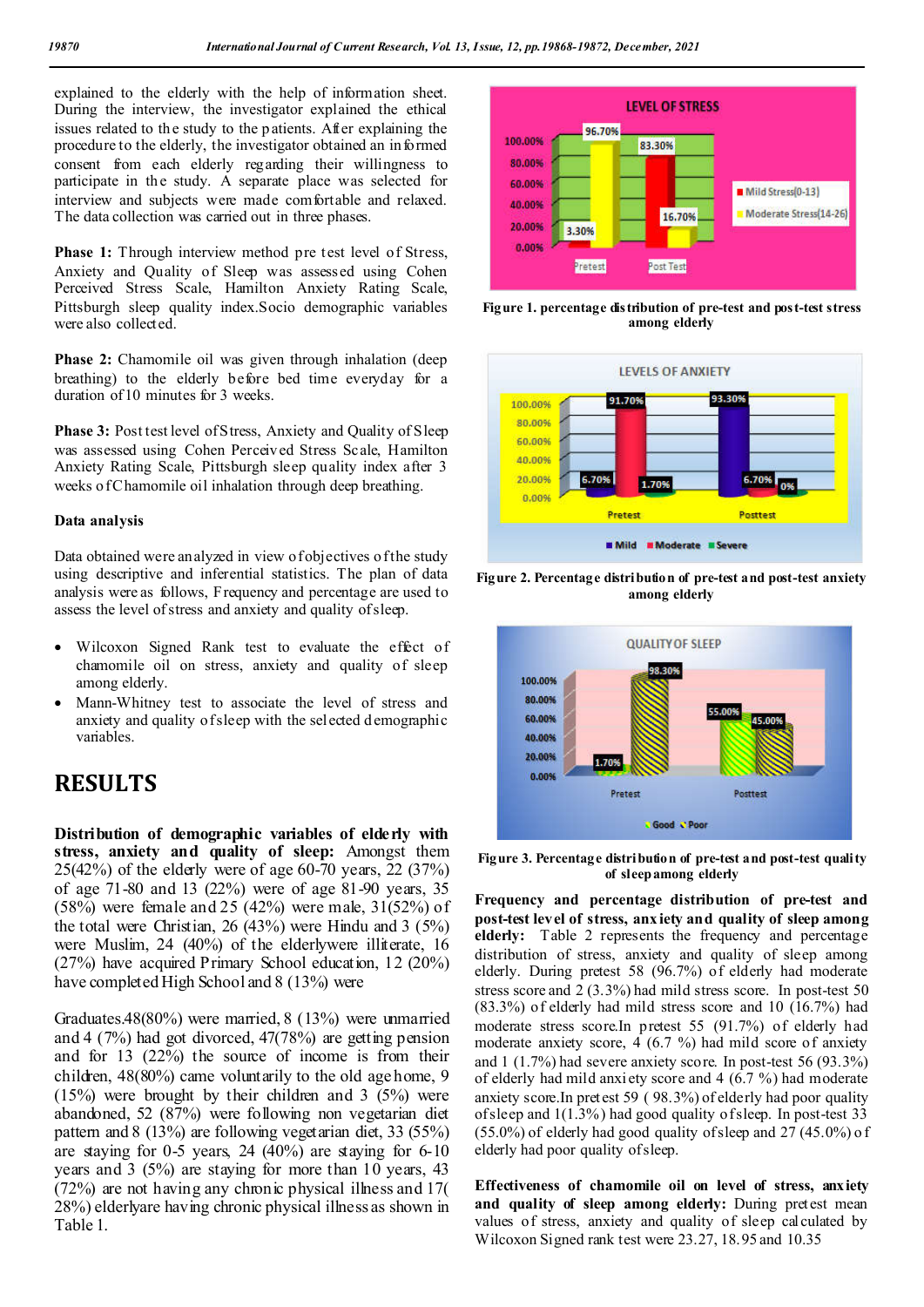|                |                                  |                     |                            | $(N=60)$             |
|----------------|----------------------------------|---------------------|----------------------------|----------------------|
| S.No.          | Demographic Variables            |                     | No. of Persons<br>$(n=60)$ | $(\%)$<br>Percentage |
|                | Age                              | 60 - 70 years       | $\overline{25}$            | 42%                  |
|                |                                  | 71 - 80 years       | 22                         | 37%                  |
|                |                                  | $81 - 90$ years     | 13                         | 22%                  |
| $\overline{c}$ | Gender                           | Male                | 25                         | 42%                  |
|                |                                  | Female              | 35                         | 58%                  |
|                |                                  | Others              | $\overline{0}$             | $0\%$                |
| 3              | Religion                         | Hindu               | 26                         | 43%                  |
|                |                                  | Christian           | 31                         | 52%                  |
|                |                                  | Muslim              | 3                          | $5\%$                |
|                |                                  | Others              | $\overline{0}$             | $0\%$                |
| 4              | <b>Educational Status</b>        | Illiterate          | 24                         | 40%                  |
|                |                                  | Primary school      | 16                         | 27%                  |
|                |                                  | High school         | 12                         | 20%                  |
|                |                                  | Graduate            | 8                          | 13%                  |
| 5              | Marital Status                   | Married             | 48                         | 80%                  |
|                |                                  | Unmarried           | 8                          | 13%                  |
|                |                                  | Divorced            | 4                          | $7\%$                |
| 6              | Source of Income                 | Pension             | 47                         | 78%                  |
|                |                                  | Children            | 13                         | 22%                  |
| 7              | Mode of Admission                | Voluntary           | 48                         | 80%                  |
|                |                                  | Brought by children | 9                          | 15%                  |
|                |                                  | Abandoned           | 3                          | $5\%$                |
| 8              | Diet                             | Vegetarian          | 8                          | 13%                  |
|                |                                  | Non Vegetarian      | 52                         | 87%                  |
|                | Duration of stay at Old age Home | $0-5$ years         | 33                         | 55%                  |
| 9              |                                  | $6-10$ years        | 24                         | 40%                  |
|                |                                  | More than 10 years  | 3                          | $5\%$                |
| 10             | Chronic phy sical Illness        | Yes                 | 17                         | 28%                  |
|                |                                  | No                  | 43                         | 72%                  |

#### **Table 1. Frequency distribution of demographic variables of elderly with stress, anxiety and quality of sleep**

#### **Table 2. frequency and percentage distribution of stress, anxiety and quality of sleep among elderly**

|                           | Pretest   |            | Post Test |            |  |  |  |  |
|---------------------------|-----------|------------|-----------|------------|--|--|--|--|
|                           | Frequency | Percentage | Frequency | Percentage |  |  |  |  |
| Level of stress           |           |            |           |            |  |  |  |  |
| Low Stress $(0-13)$       |           | 3.3%       | 50        | 83.3%      |  |  |  |  |
| Moderate Stress $(14-26)$ | 58        | 96.7%      | 10        | 16.7%      |  |  |  |  |
| Level of anxiety          |           |            |           |            |  |  |  |  |
| Mild Anxiety $(≤17)$      |           | 6.7%       | 56        | 93.3%      |  |  |  |  |
| Moderate Anxiety (18-24)  | 55        | 91.7%      |           | 6.7%       |  |  |  |  |
| Severe Anxiety $(25-56)$  |           | 1.7%       |           | 0%         |  |  |  |  |
| Quality of sleep          |           |            |           |            |  |  |  |  |
| Good                      |           | 1.7%       | 33        | 55.0%      |  |  |  |  |
| Poor                      | 59        | 98.3%      | 27        | 45.0%      |  |  |  |  |

**Table 3. Mean, standard deviation and p-value of stress, anxiety and quality of sleep**

|                  | Median | Mean  | <b>Standard Deviation</b> | Wilcoxon Signed Rank test | p-Value |  |  |  |  |
|------------------|--------|-------|---------------------------|---------------------------|---------|--|--|--|--|
| Stress           |        |       |                           |                           |         |  |  |  |  |
| Pretest          | 24     | 23.27 | 2.69                      | 6.724                     | 0.0001  |  |  |  |  |
| Posttest         | o      | 7.13  | 4.99                      |                           |         |  |  |  |  |
| Anxiety          |        |       |                           |                           |         |  |  |  |  |
| Pretest          | 19     | 18.95 | 2.47                      | 6.746                     | 0.0001  |  |  |  |  |
| Posttest         | 8      | 8.22  | 3.42                      |                           |         |  |  |  |  |
| Quality of sleep |        |       |                           |                           |         |  |  |  |  |
| Pretest          | 11     | 10.35 | 1.7                       | 6.76                      | 0.0001  |  |  |  |  |
| Posttest         |        | 5.55  | 0.75                      |                           |         |  |  |  |  |

respectively and standard deviation of stress, anxiety and quality of sleep were 2.69, 2.47 and 1.7 respectively. T he posttest mean values of stress, anxiety and quality of sleep calculated by Wilcoxon Signed rank test were 7.13, 8.22 and 5.55 respectively and standard deviation o f stress, anxiety and quality of sleep were 4.99, 3.42 and 0.75 respectively. The obtained *p* value of stress, anxiety and quality of sleep is highly statistically significant at  $p<0.0001$  as shown in table 3.T his data concludes that there was significant difference between mean scores of pre-test and post-test level of stress, anxiety and quality of sleep.

### **DISCUSSION**

**The main objective of this study is to** *evaluate the effectiveness o f chamomile oil on level of stress, anxiety and quality of sleep among elderly:* During pretest mean valu es of stress, anxiety and quality of sleep calculated by Wilcoxon Signed rank test were 23.27, 18.95 and 10.35 respectively and standard deviation of stress, anxiety and quality of sleep were 2.69, 2.47 and 1.7 respectively. The post-test mean values of stress, anxiety and quality of sleep calculated by Wilcoxon Signed rank test were 7.13, 8.22 and 5.55 respectively and standard deviation of stress, anxiety and quality of sleep were 4.99, 3.42 and 0.75 respectively.